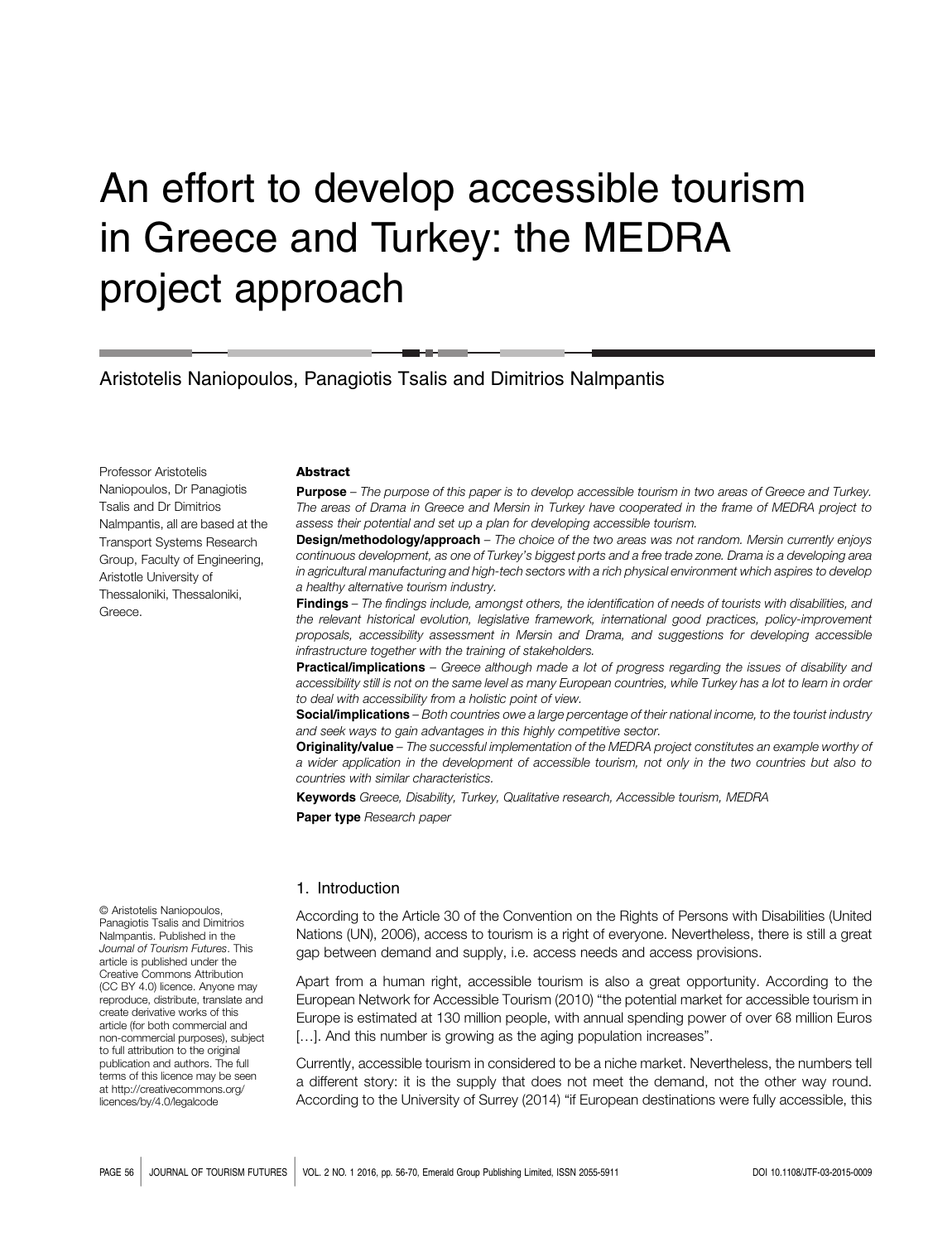demand could increase up to 44 per cent a year, which would result in an additional 142 billion Euros GDP and 3.4 million jobs for the European economy". This is not just a niche!

Both Greece and Turkey are tourist countries, i.e. they owe a large percentage of their gross domestic product (GDP) to their tourist industry and seek ways to gain an advantage in this highly competitive sector. Moreover, both countries have faced serious financial crises and try to strengthen their competitive advantages. Therefore, accessible tourism seems to be a great opportunity for both countries, especially for their less developed regions.

"Accessible tourism is an evolving area of academic study" (Darcy and Buhalis, 2010, p. 1) but not yet mature, especially considering the less touristic developed regions. In such regions, tourism is still a developing industry and, therefore, it can be more easily developed towards accessible tourism.

In Greece and Turkey, such regions are Drama and Mersin, respectively. For both of these regions, accessible tourism could be a great opportunity and special academic research is required to examine their particularities, in relation to accessible tourism. On the grounds of this necessity the idea of MEDRA project was founded.

The MEDRA project (Mersin and Drama municipalities' cooperation on accessible tourism) was a research project, realised from 2008 to 2009. It was co-funded, following a competitive evaluation of proposals, by the Central Finance and Contracts Unit (CFCU), which was established by a Memorandum of Understanding between the EU Commission and the Turkish Government. The main issue addressed by MEDRA project was the lack of accessibility for people with disabilities in tourist activities and the development of the notion of "accessible tourism" in Greece and Turkey.

Despite recent efforts and good practices regarding the issues of disability and accessibility, e.g. the New Building Regulation (Hellenic Republic, 2012), Greece still is not on the same level as many of the European Union countries in terms of accessible tourism, while Turkey has a lot to learn, from Greece and other European countries, both dealing on accessibility from a holistic point of view and on accessible tourism. The choice of the two areas was not a random one. Mersin currently enjoys continuous development, mostly due to its economic importance, as one of Turkey's biggest ports and a free trade zone. Drama, on the other hand, is a developing area in agricultural manufacturing and high-tech sectors with a rich physical environment which aspires to develop a healthy alternative tourism industry.

The successful implementation of the project, the completion of an assessment of the current situation concerning accessibility of tourist facilities, the proposal of appropriate solutions in infrastructure and policy level as well as the importance that the development of accessible tourism has both for Greece and Turkey, constitute MEDRA project as an example worthy of a wider application in the development of accessible tourism, not only in the two countries, but also to countries with similar characteristics.

# 2. Methodology

The research included both literature and in situ research (accessibility assessments with the utilisation of checklists, semi-structured questionnaire surveys, etc.).

For the realisation of the project, the collection of the required data, the accessibility assessments and the cooperation of the municipalities with the researchers of the academic institutions, several meetings took place both in Mersin and Drama with the participation of all the involved stakeholders (academic researchers, local authority representatives, members of local associations of persons with restricted mobility, etc.).

In the general frame of the methodology developed and applied in MEDRA project (see Figure 1), the main project outcomes, in terms of deliverables are as follows:

- D1: needs of people with disabilities in tourist activities;
- D2: examination of historical evolution of the culture concerning disability and tourism;
- D3: legislation concerning disability and accessibility and its relation to tourism;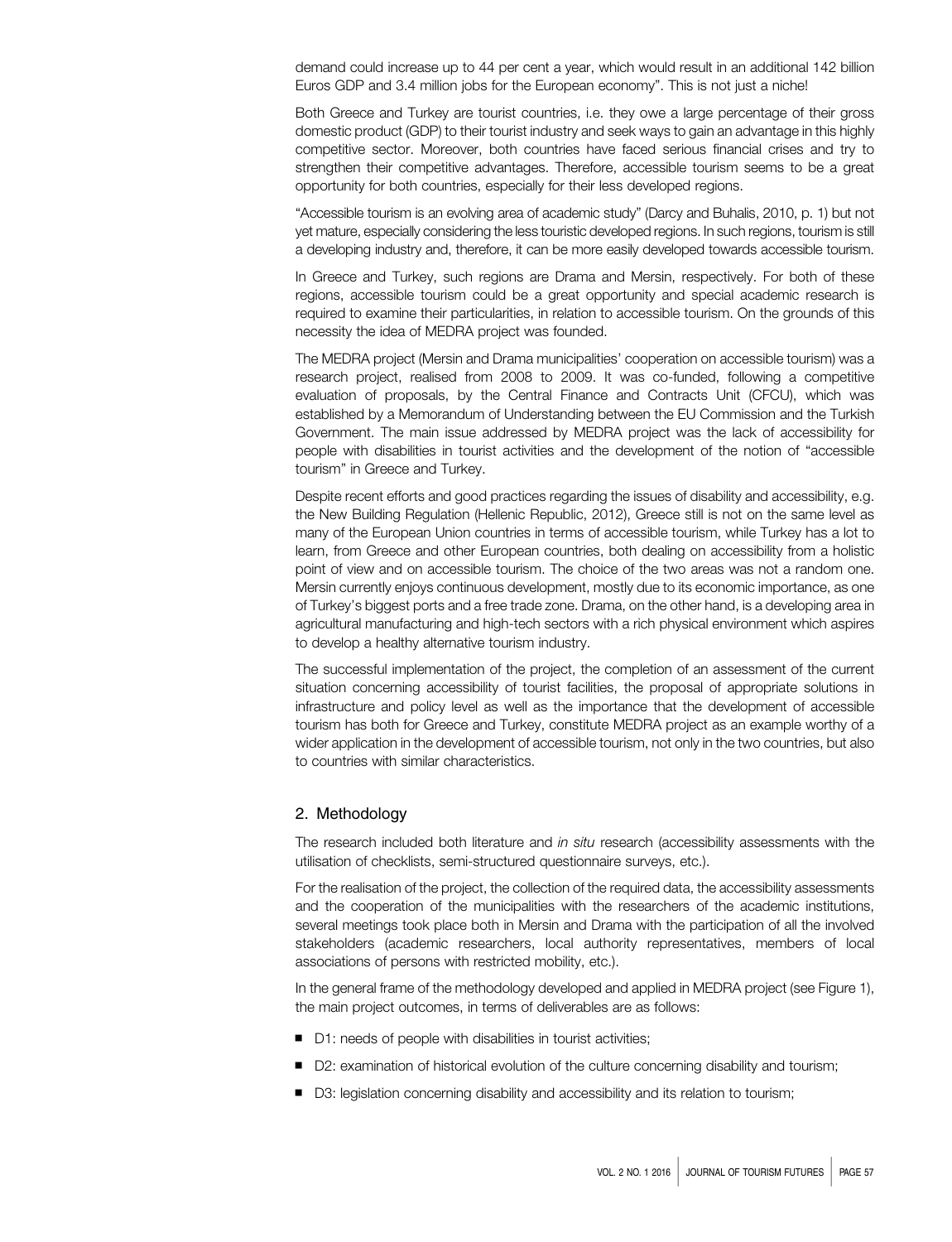

- D4: international good practices concerning tourist areas' accessibility;
- D5: accessibility policies in Mersin and Drama proposals for improvement based on EU and international experiences; and
- D6: assessment of accessibility level in Mersin and Drama from a visitor's with disability point of view.

A qualitative research with the utilisation of a semi-structured questionnaire took place that was used to interview six members of the local authorities of Drama and Mersin. The questionnaire included subjects such as:

- policies and planning: the questions asked included the presence of a municipal disability policy, the persons who created it, the specific measures it proposes, whether it takes into account the needs of different disability groups, the local associations of people with disabilities of the area, etc.;
- auditing: the questions asked referred to the presence of an auditing methodology, the people involved in it, etc.;
- technical division: the questions asked included how many people are involved in the division, whether they are engineers, whether they are trained on accessibility issues, etc.;
- actions related to disability: municipality's projects, actions, etc.;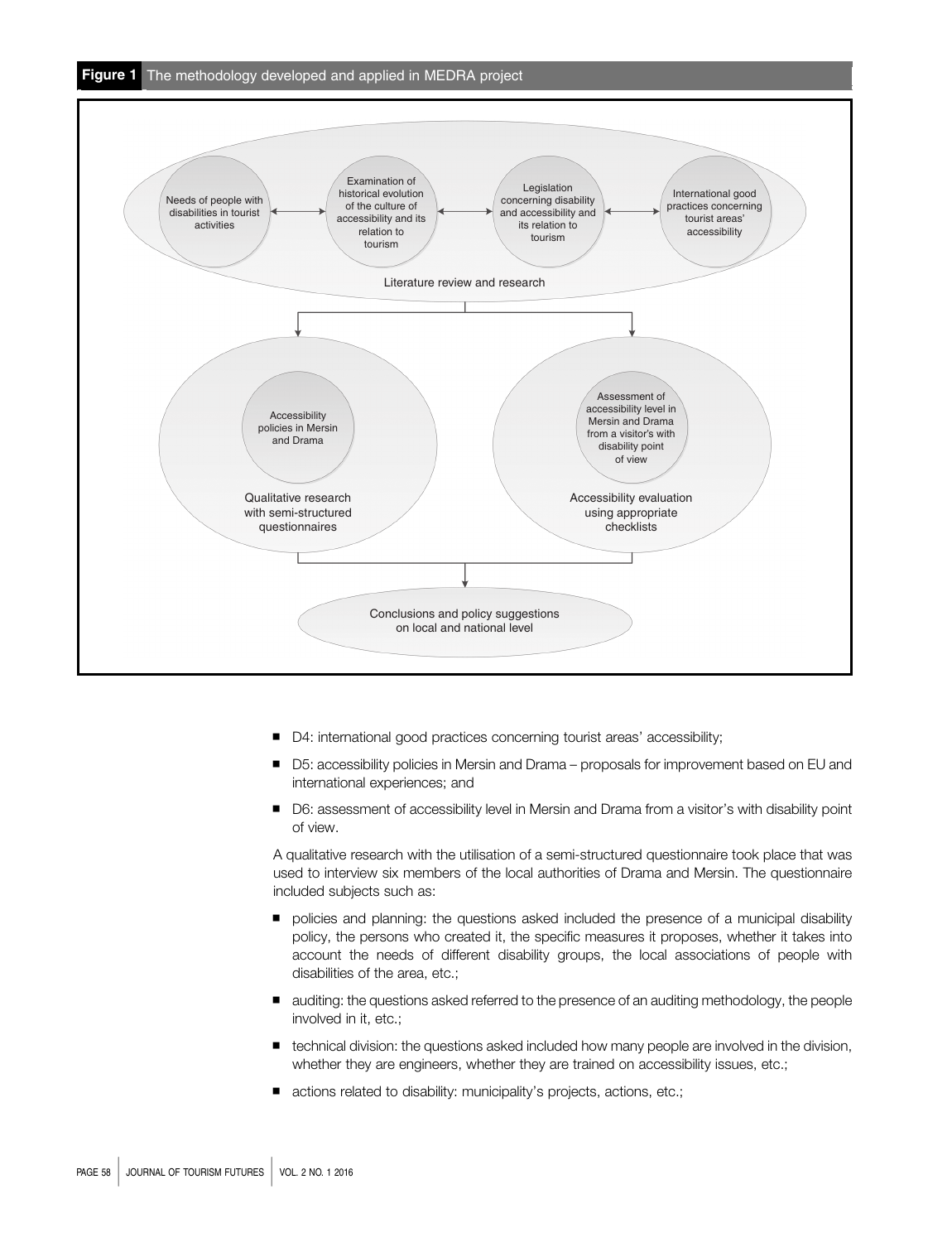- accessibility office: the approach it uses, whether it has the right to certify the accessibility of new constructions, etc.;
- creation of accessible infrastructure: the plans the municipality has, its strategy, the maintenance of existing infrastructure, etc.;
- transportation: the presence of municipal transportation and its accessibility was examined;
- information: dissemination actions, media, etc.;
- people with disabilities occupied at the municipality;
- personnel training;
- support services provided by the municipality to citizens with disabilities;
- cultural activities that citizens with disabilities can participate;
- tourist activities that are focused on citizens with disabilities;
- legislation related to municipalities and disability;
- relations of the municipality with local associations of people with disability;
- provision of health care; and
- rehabilitation programs.

Finally, an evaluation of the accessibility level of Mersin and Drama from a visitor's with disabilities point of view took place with the utilisation of special checklists that were previously developed in the frame of the CFCU project "ACTUS" (Accessibility Network for Turkish Greek societies) (Tsalis and Naniopoulos, 2008), that included the evaluation of transportation infrastructure, accommodation and hotels, touristic open spaces (such as beaches, natural parks and recreational areas), museums and cultural spaces, and tourism support facilities (such as restaurants, shops, and cafes) in the two cities.

The conclusions and data derived from all the previous actions were next utilised to propose measures and policies on local and national level.

# 3. Results

#### 3.1 Identification of needs of people with disability in tourist activities

As both the terms "disability" and "impairment" are commonly used, some clarification on their definitions should be provided.

"Impairment is a loss or abnormality in body structure or physiological function (including mental functions). Abnormality here is used strictly to refer to a significant variation from established statistical norms (i.e. as a deviation from a population mean within measured standard norms) and should only be used in this sense" (World Health Organisation (WHO), 2001, p. 213).

In general, the term "disability" "is an umbrella term for impairments, activity limitations and participation restrictions. It denotes the negative aspects of the interaction between an individual (with a health condition) and that individual's contextual factors (environmental and personal factors)" (WHO, 2001, p. 213).

In its more common uses, the term disability may involve physical impairment, sensory impairment, cognitive or intellectual impairment, mental disorder, or various types of chronic disease. According to the International Classification of Functioning, Disability and Health (WHO, 2001, p. 17) disability is defined as "the outcome or result of a complex relationship between an individual's health condition and personal factors, and of the external factors that represent the circumstances in which the individual lives". Impairments are defined as "problems in body function or structure such as significant deviation or loss" (WHO, 2001, p. 12). Thus, it is obvious that disability "results from the interaction between persons with impairments and attitudinal and environmental barriers that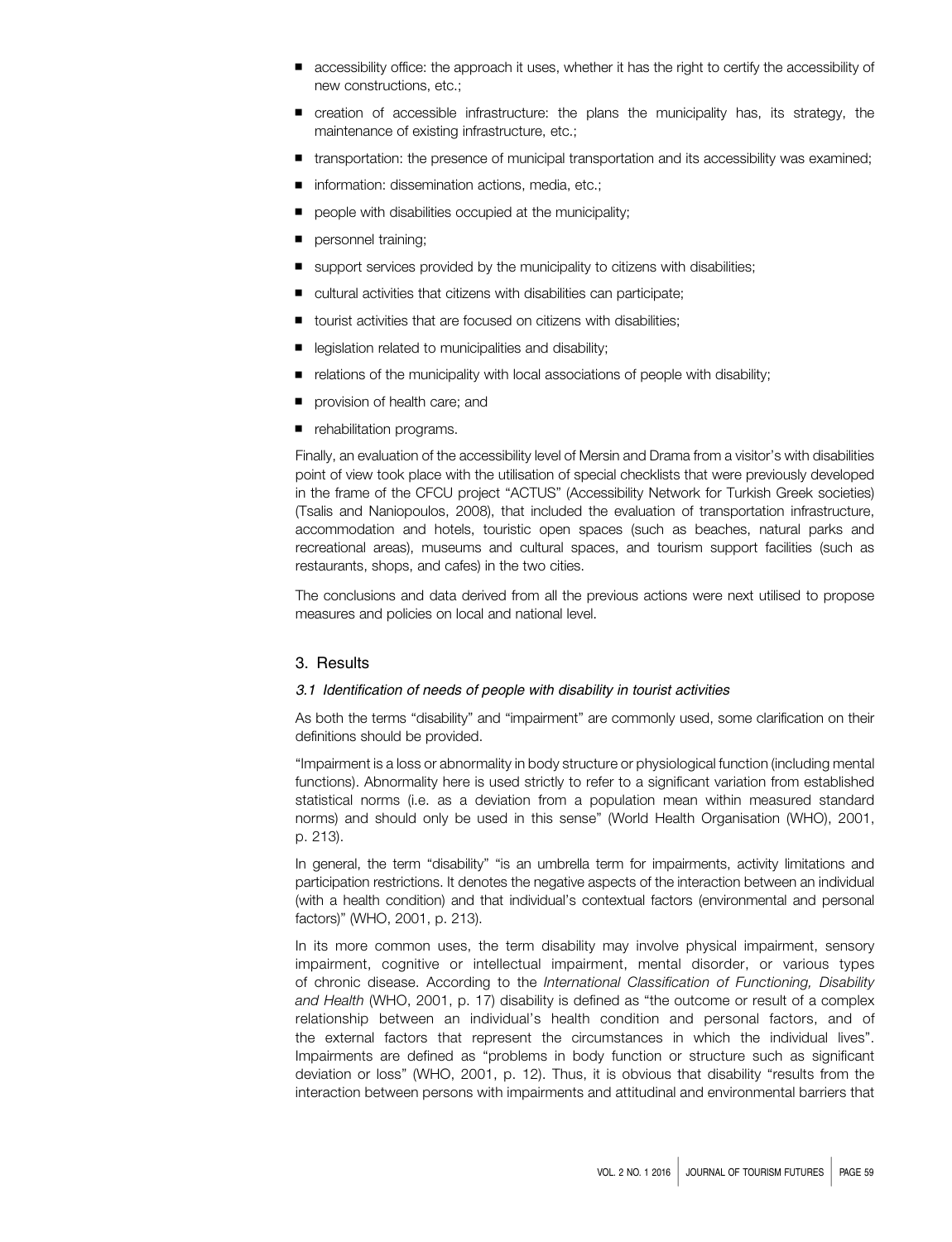hinder their full and effective participation in society on an equal basis with other" (UN, 2006, p. 1).

In the frame of MEDRA project, the needs of hindered people were taken into account. These include not only people with disabilities, but also other groups which face difficulties in their everyday activities as a consequence of the inadequacies of their environment. Where the first group includes conventional disabilities, the second one also includes pregnant women, small children, elderly people, etc. According to the design guidelines "Designing for all" (Greek Ministry of the Environment, Physical Planning, and Public Works (GMEPPPW), 1997) "people with mobility constraints reach around 48% of the total population, while people with disabilities constitute around 9.3%".

Hindered people often face barriers while performing tourist activities. Barriers can be physical, perceptual and social in a tourist's environment that limit functioning and create disability through their absence or presence. These include aspects such as an inaccessible physical environment, lack of relevant assistive technology, negative attitudes of people towards disability, as well as services, systems and policies that are either non-existent or that hinder the involvement of all people in all areas of life.

According to Muller (2008) there are "50 million people with disabilities in Europe who want to holiday with family and friends, and [...] as many as 130 million people in Europe alone will benefit from improved access to travel and tourism services. Accessible tourism is not a niche market; it's a demographic explosion and we will all feel the effects. We have to improve access now".

The concept of accessible tourism requires actions addressed to various areas such as:

- 1. accessible for all information:
	- information about accessible infrastructure and accessible transport chain; and
	- information provided in an accessible format.
- 2. accessible for all transport chain:
	- accessible origin to destination transport chain; and
	- accessible transport chain for every point of interest at the destination.
- 3. accessible for all, barrier-free accommodation and points of interest;
- 4. high-quality accessible services for all, delivered by appropriately trained staff; and
- 5. activities, exhibits, attractions which allow the participation of all.

As far as social and cultural activities are concerned, the Article 30 of the Convention on the Right of Persons with Disabilities states the following:

"1. States Parties recognize the right of persons with disabilities to take part on an equal basis with others in cultural life, and shall take all appropriate measures to ensure that persons with disabilities:

a. Enjoy access to cultural materials in accessible formats;

b. Enjoy access to television programmes, films, theatre and other cultural activities, in accessible formats;

c. Enjoy access to places for cultural performances or services, such as theatres, museums, cinemas, libraries and tourism services, and, as far as possible, enjoy access to monuments and sites of national cultural importance" (UN, 2006, p. 22).

Therefore, two major components of accessible tourism were examined in the frame of MEDRA project. The first one relates to infrastructure and covers the accessibility of transport chain and built environment for people with disabilities and the provision of equal services to hindered people in general. Within these definitions the accessibility of the following was examined:

- open spaces;
- public transport;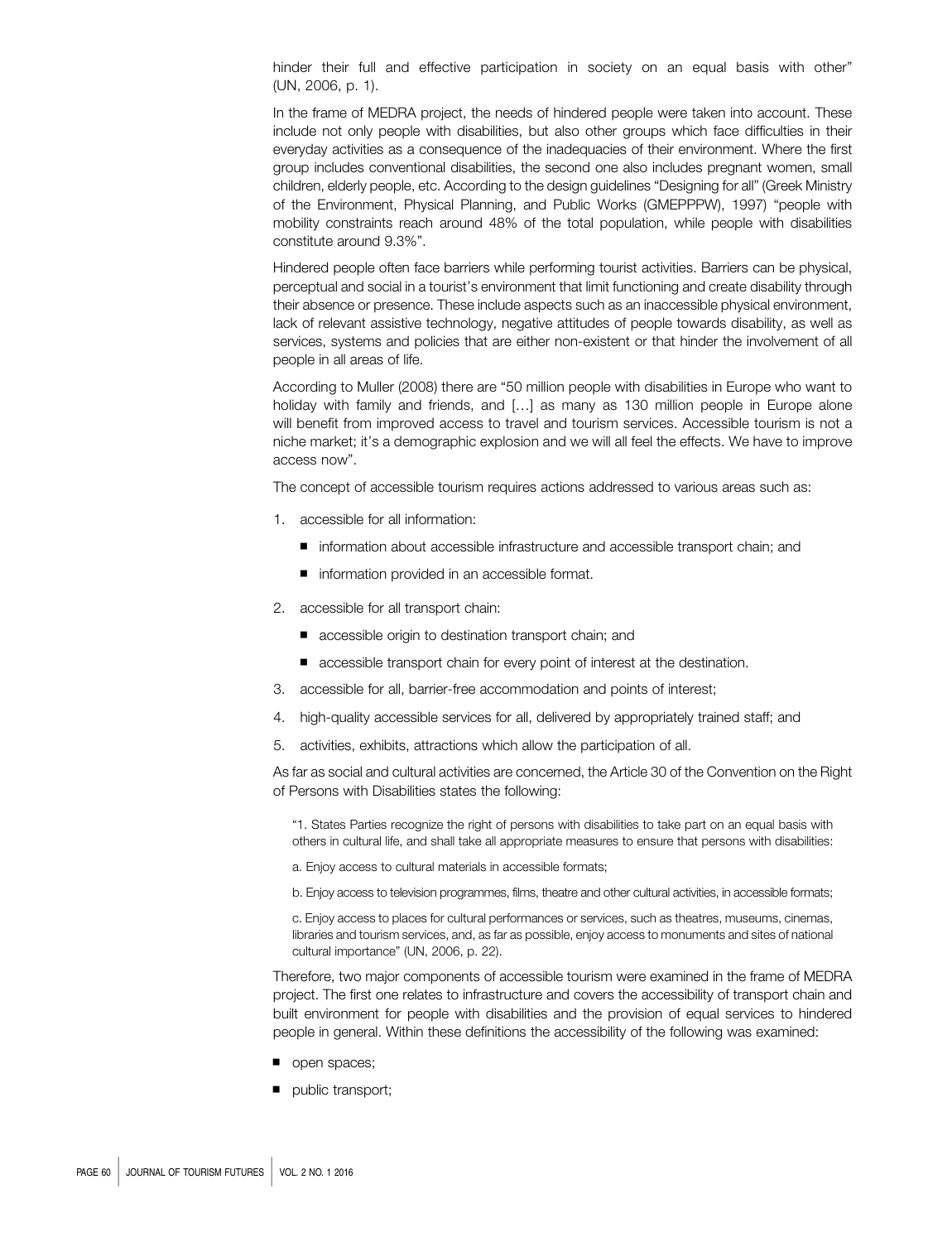- buildings;
- information concerning mobility; and
- provided services.

The second one relates to activities of tourist interest and involves the active participation of people with disabilities and hindered people.

At the deliverable D1 of MEDRA project (Tsalis and Naniopoulos, 2009), the "needs" of major groups of people with mobility constraints in accommodation, transport, moving through open spaces and services related to tourist activities were examined and described, as well as their "tasks".

The main "tasks" tourists with disabilities perform were examined and they were divided into various subtasks. The problems tourists with disabilities face in each task were recognised and particular requirements of each disability were presented.

"Needs" were examined in relation to:

- hotels/accommodation:
- tourism support facilities;
- cultural sites;
- transportation;
- open spaces in urban environments;
- open spaces in natural environments; and
- general requirements.

Each one of the above areas/issues was considered in relation to the following main disability groups:

- wheelchair users and those with restricted mobility;
- people with sight problems;
- people with hearing problems; and
- people with cognitive impairments.

For each main disability group the following issues were examined:

- problems they may face; and
- provisions requirements.

Of course, only the general categories of needs, groups and issues are presented above since in the relevant deliverable D1 each one was split in so many subcategories that is not possible to be presented in the present paper.

#### 3.2 Historical evolution of the culture concerning disability and tourism

The evolution of the accessibility culture in the wider area of modern Greek and Turkish state was examined at the deliverable D2 of MEDRA project (Nalmpantis et al., 2009). Four distinct periods (namely, ancient Greece, Eastern Roman Empire, Ottoman Empire and modern Greek and Turkish state) were examined separately due to different religious, social and economic factors of each period. Moreover, a general disability history timeline was added to provide a general frame of disability history during the ages. Interesting conclusions for each period were derived and also the possible reason that kept Turkey from reaching an acceptable accessibility level. Conclusions for disability and culture relationships were drawn both at national, for Greece and Turkey, and international level.

The evolution of accessibility culture was not always progressive. Different cultures and civilisations gave more or less importance to accessibility and people with disabilities. The importance each society gave to people with disabilities was related to the religious, cultural and economic background of each one.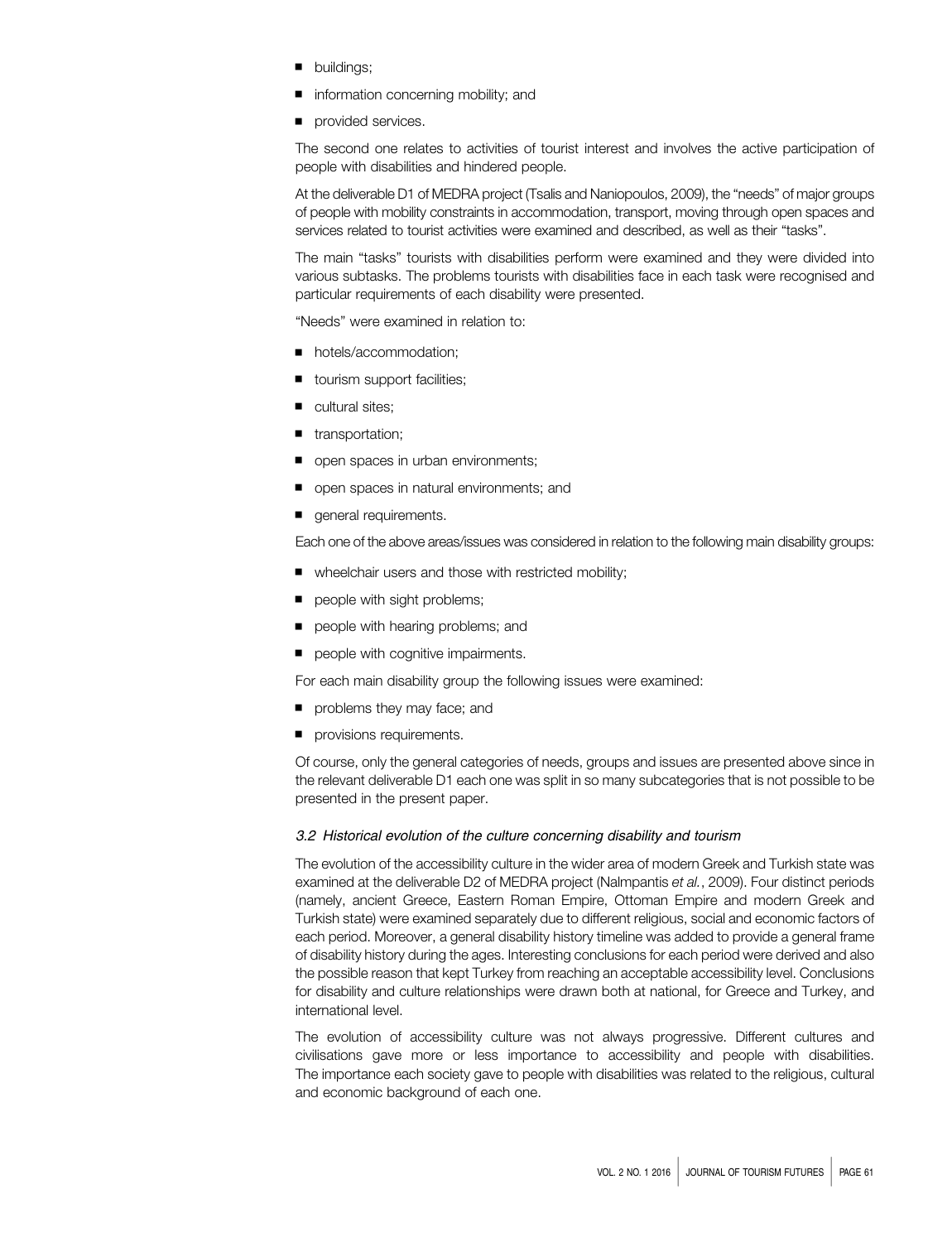A general disability history timeline is presented, that does not focus on Greece and Turkey but it was greatly influenced by other timelines published on the internet (e.g. Disability Social History Project, 2003). As most timelines, its approach was evolutionary, i.e. it presupposed that things become better and better.

On the other hand, a closer examination of the situation about the evolution of accessibility culture in Greece and Turkey showed that this was not always the case. According to the religious, cultural and economic background of each society, there are different views that influence the attitudes towards disability and people with disability, not always in an evolutionary way.

The examination of the situation about disability and people with disabilities in ancient Greece showed that the individualistic, idealistic and heroic culture of ancient Greece did not have a good influence on the facing of disability. On the other hand, there were Gods with disability, e.g. Hephaestus who was lame, poets, e.g. Homer who was blind, etc., which seems that disability had gained certain acceptability (Sfakianou-Bealby, 2008).

However, in the Easter Roman Empire, the Christian values created a more personalistic and social approach (Agoras, 2002) that seems to had a good influence on the facing of accessibility (Pentogalos, 1993). The same good influence seems that continued during the Ottoman Empire, although not supported by the state.

In modern Greek state and after some decades in modern Turkish state also, the new individualistic values of the French revolution seem that did not had such a good influence since disability was considered to be mainly a problem of the individual than the society as a whole. However, after the Second World War, the same values seen under another perspective had as a result a great change on the accessibility culture evolution, since accessibility was considered to be a non-negotiable human right of every citizen.

From all the above, it is easily understood that the evolution of the accessibility culture is closely related with the general culture and to the religious, cultural and economic background of each society. Thus, the examination of each society's background and culture has many to offer for a deeper understanding of the prevailing accessibility culture.

#### 3.3 Legislation concerning disability and accessibility and its relation to tourism

The main laws governing the accessibility of both infrastructure and services were identified and presented at the deliverable D3 of MEDRA project (Tsalis and Ugur, 2009b).

Accessibility is a concern not only for a minority group with physical disabilities but also for everyone. Accessibility means that buildings, places, and services provided are designed and managed to be safe, healthy, convenient and enjoyable so that all members of the society can use these. Accessibility should be dealt with in a global and integrated way combining coherently all policy areas such as construction, information and communication technologies, education, transportation and tourism among others. Within this framework, accessibility is also a very important concern for the tourism sector and services.

In Turkey, until recently, there had been no major special regulations that ensured the rights of citizens with disabilities. While special arrangements in the form of recommendations started to appear in legislation in the past two decades, any sanction power was not clearly defined and therefore the application of these regulations could not be enforced. With the acceptance of the "Turkish Disability Act" (Republic of Turkey, 2005), Turkey is experiencing a shift from no law to a state where the rights of the citizens with disabilities are ensured.

The historical review of the legislation on disability in Turkey showed that the Republic of Turkey has accepted the "Universal Declaration of Human Rights" (United Nations, 1948), the "Declaration on the Rights of Disabled Persons" (United Nations, 1975), and also in 1989 the "European Social Charter" (Council of Europe, 1961). In 2005, the Turkish Disability Act (Republic of Turkey, 2005), was approved and put into action that enforces arrangements in all public areas and services for people with disabilities.

The Turkish Disability Act has two main parts. In the first part, definitions related with disability, basic principles in disability area, and regulations related with services for people with disabilities are given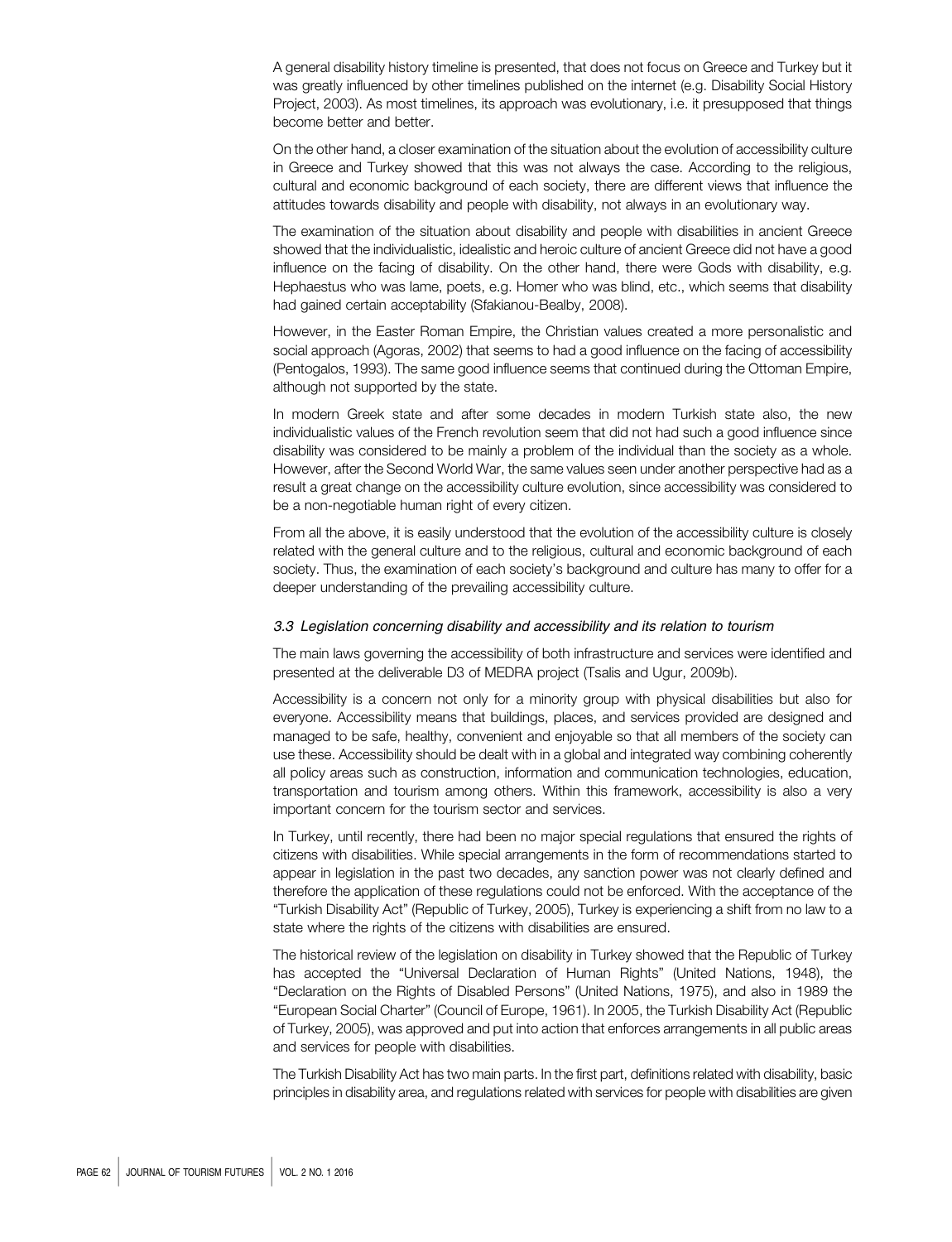(Republic of Turkey, 2005). In the second part, new regulations for solving the shortcomings in existing disability-related legislations are stated. The Act also addresses the accessibility issue. All public buildings, roads, pavements, zebra crossings, recreational areas and similar social and cultural infrastructural areas should be made accessible for people with disabilities. The Act gives some responsibilities to greater and local municipalities. They have to take measures in order to make public transportation accessible for people with disabilities and also establish "disability service units" that will provide information, awareness-raising, guidance, consultation facilities on disability issues. During the following years after the Act has been put into force, 16 regulations have been published to increase the implementation of the anticipated provisions of the Act.

In recent years, tourism for people with disabilities in Turkey has started to gain importance. The review carried out in the frame of MEDRA project showed that there are various regulations in Turkey related to people with disabilities but the regulations and arrangements in effect are separated across different categories and they are not integrated into a common legislative framework.

In Greece, the major breakthrough concerning accessibility issues was the creation in 1985 of the "Office for studies concerning people with disability" in the GMEPPPW.

Workshops were created which developed the first Greek accessibility guidelines, some elements of which became part of the General Building Regulation (Hellenic Republic, 1985; Hellenic Republic, 2000). The guidelines were published in a single volume in 1990 as the "Designing for all" guidelines of the GMEPPPW and since then, they are continuously updated (Greek Ministry of the Environment Physical Planning and Public Works, 1997).

The guidelines include chapters concerning:

- anthropometric elements;
- open spaces for pedestrian use;
- ramps;
- lifts;
- signage;
- entrances:
- public toilets;
- public buildings; and
- residences.

Up today an extensive legislation concerning accessibility provisions has been developed which is presented at the D3 deliverable of MEDRA project (Tsalis and Ugur, 2009b). The legislation takes into account the provisions necessary for people with disabilities in public buildings, accommodation, open spaces and all modes of transport.

Although there is sufficient legislation concerning disability and accessibility and its relation to tourism both in Greece and Turkey, there is no particular legal framework for accessible tourism.

#### 3.4 International good practices concerning tourist areas' accessibility

Accessibility of the environment and services is essential in order to ensure the participation of individuals with disabilities in touristic activities. Given the numbers of these individuals facing different types of constraints in engaging in touristic activities all over the world, introduction of provisions in different areas of tourism is still a growing concern.

According to Ozturk et al. (2008, p. 383):

- eight million people with disabilities travel at least once every year in other countries in Europe;
- in all, 15 million Europeans with disabilities travel in their own country; and
- in total, 22 million people with disabilities participate in daily trips in their own countries.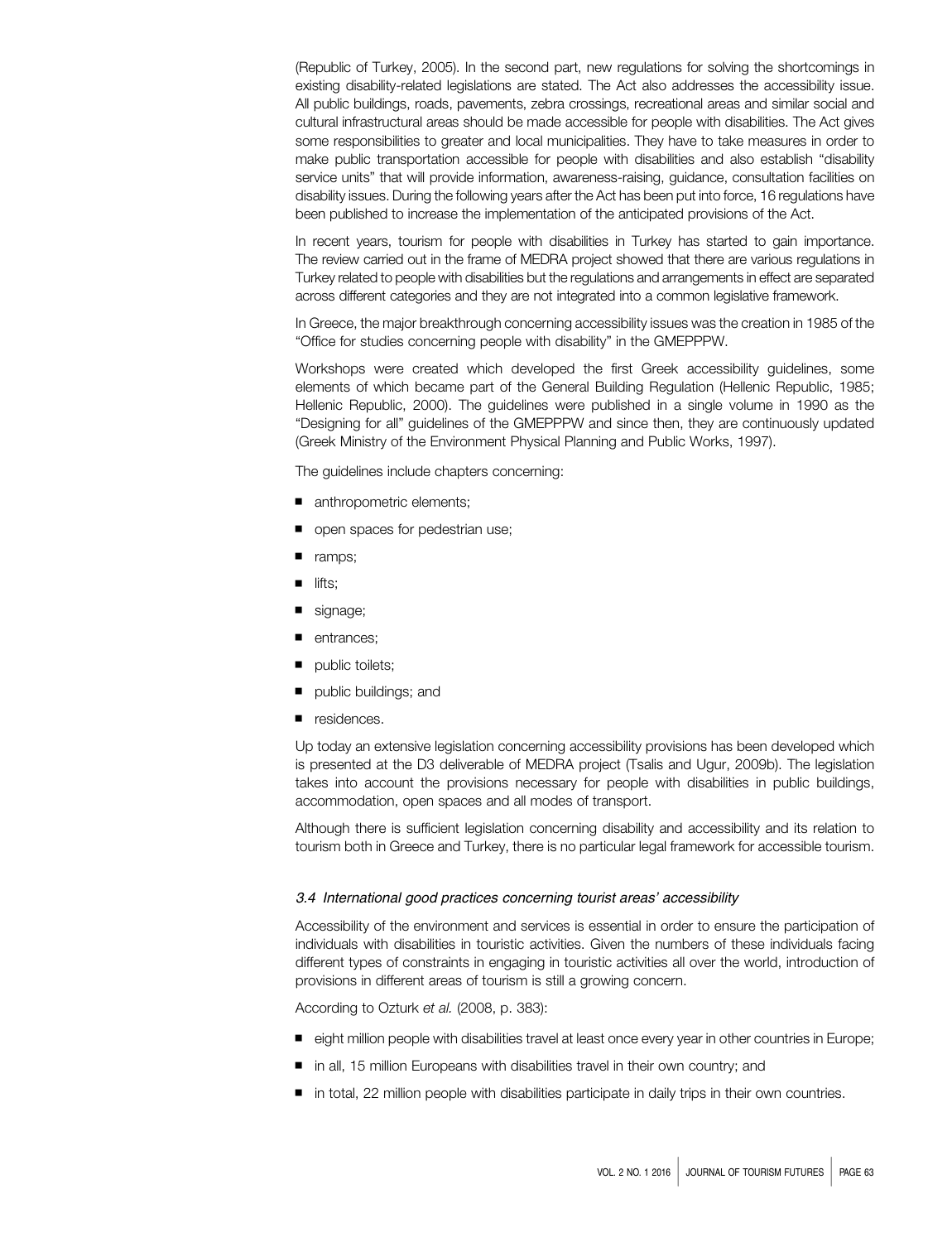According to Nayar (2011, pp. 21-2) "a study published in the framework of the OSSATE project estimates the market potential for tourists with accessibility needs at even 230 million people representing travel expenditures of about €160 bn".

At the deliverable D4 of MEDRA project (Tsalis et al., 2009), international and local good practices providing accessibility in different areas of tourism were reviewed. For this purpose, hotels and accommodations, open and natural areas, cultural and recreational areas, beaches of tourist interest, as well as their support facilities, such as availability of information, shops, restaurants, and transportation to these areas were reviewed, in terms of the accessibility they provide to people with disabilities.

#### 3.5 Improvement proposals based on EU and international experience

Actions related to accessibility taken at municipal level in the two partners' respective areas, i.e. Mersin and Drama, were identified at the deliverable D5 of MEDRA project (Tsalis and Ugur, 2009a), through the use of the aforementioned semi-structured questionnaire.

The main results of this survey and interviews were the following:

- the municipalities of the examined areas stated that their policy takes into account the needs of citizens with disabilities, but could not provide the particular articles or decisions where these provisions are stated;
- their employees working at the planning and architectural divisions had not received any special training concerning the provision of accessible environments;
- even though some municipalities in Greece had a special accessibility division at their technical services, its employees had received limited special training;
- where social services were organised, they were cooperating with the local associations of people with disability;
- the municipalities did not operate public transport services;
- in general, the municipalities stated that they have plans to improve the accessibility of their infrastructure, although the majority of them do not have a specific timeframe;
- the municipalities provide some financial or technical support to local associations of people with disability; and
- the municipalities use their infrastructure to inform citizens with disability of actions or activities that might interest them.

Unfortunately, the two countries, i.e. Turkey and Greece, lack a clear policy on accessibility matters, both on national and regional level. Thus, the municipalities of both areas have not developed a relevant master plan concerning disability and accessibility of their infrastructure. The fact that the employees who occupy the special accessibility divisions had not received any special training reveals a lack of realisation of the importance of accessibility and disability issues, though it is well documented that the cost of accessibility rehabilitation, i.e. reconstructions, is much higher than the cost of original barrier-free design (Schroeder and Steinfeld, 1979, pp. 141-51; Ratzka, 1994).

However, there are some good practices in the two areas that facilitate the everyday lives of their citizens with disability and the common will of the municipalities participating in MEDRA project to move towards creating accessible environments and non-discriminating societies, realising improvement proposals based on EU and international experience.

#### 3.6 Accessibility's level assessment in Mersin and Drama

According to Ozturk et al. (2008, p. 388) "the Turkish tourism industry is not sufficiently prepared for the disabled customers market. The industry has a number of weaknesses. First, governmental and non-governmental organizations do not seem to be working effectively to help people with disabilities. Second, transportation facilities are the second most important problem as a barrier for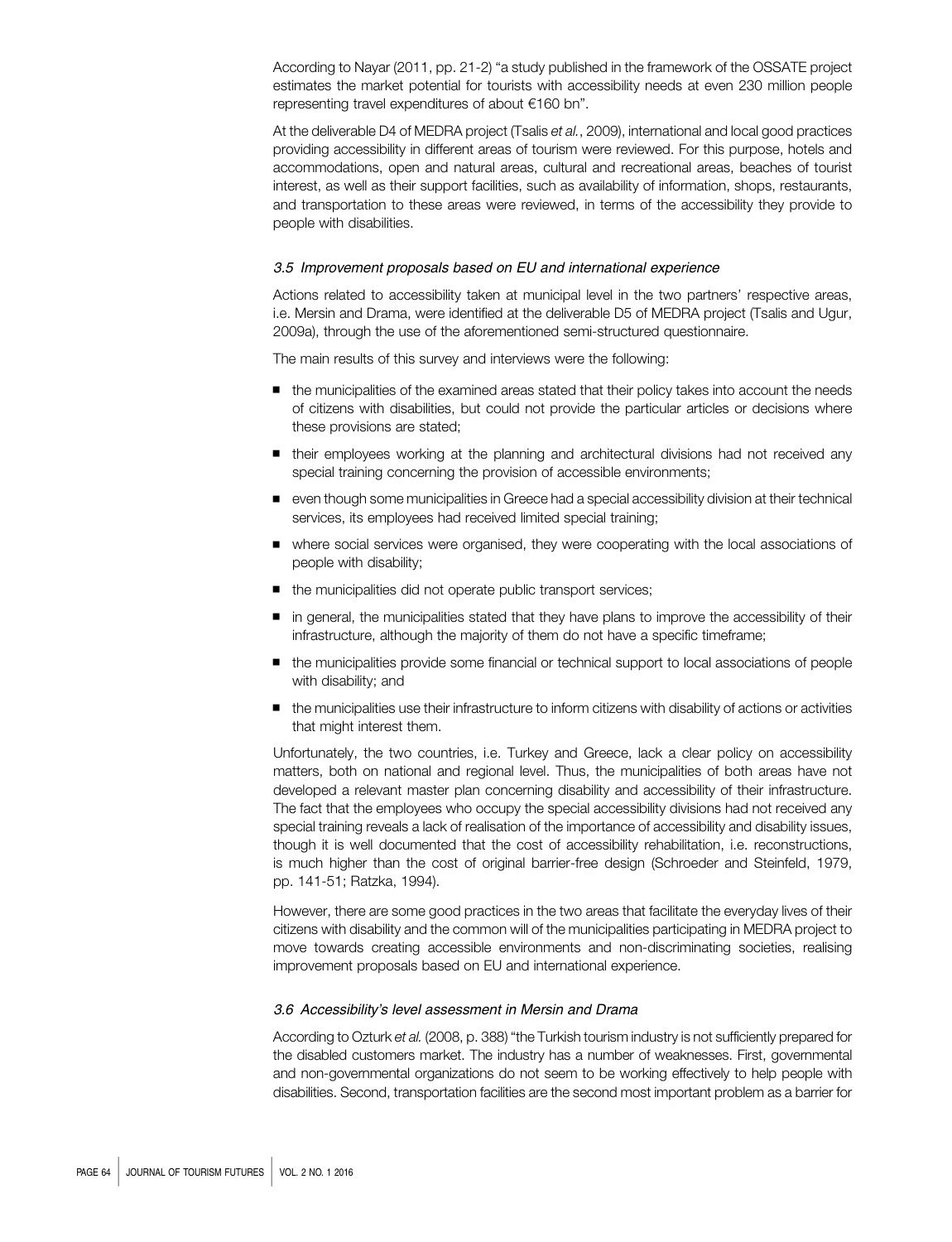physically disabled people's travel activities. Third, environmental conditions are also seen as a problem. The quality of the personnel of tourism enterprises is seen as a fourth problem. Finally, the architecture of hotels is not seen to be a problem for people with a disability. Service areas, such as entrances of hotels, parking areas, and lobby and reception areas, are more suitably equipped for physically disabled people than are areas such as bathrooms and lifts". Obviously, Turkey has a lot to learn in order to deal with accessibility from a holistic point of view.

In Greece the Olympic Games organised in 2004 provided an opportunity for extensively improving accessibility, particularly in the Athens area. Moreover, the Greek Ministry of Culture had a special office for the accessibility of cultural spaces which promoted various relevant projects in museums and archaeological sites. The interest of the Greek Ministry of Culture, as well as of the Ministry of Tourism, was proved by the direct participation in various MEDRA activities of certain high-level members of them.

An evaluation of the accessibility offered by Mersin and Drama cities from a visitor's with disabilities point of view took place at the deliverable D6 of MEDRA project (Ugur et al., 2009).

Since it was not possible to fully evaluate the partners' respective cities, i.e. Mersin and Drama as a whole, through the actions of the project, the above action of MEDRA project mainly focused on the assessment of areas of tourist interest. However, the assessment aspired to provide a general view of the areas' infrastructure in order to have a holistic approach on the issue of accessibility. Thus, transportation infrastructure, accommodation and hotels, touristic open spaces (beaches, natural parks and recreational areas), museums and cultural spaces, and tourism support facilities (restaurants, shops, and cafes) in the two cities were evaluated.

The first part of the deliverable presents the main findings of the evaluation of Mersin area and the second part the main findings of the evaluation of the Drama area (see Table I).

Regarding Mersin, the findings of the cases used for the assessment of the accessibility level in Mersin (see Figure 2) suggest that in order to create a more accessible tourism environment for visitors with disabilities, accessible connections among the main attractions of the city and its environs should be created. Although current efforts include mostly visitors with mobility impairments, arrangements for other kinds of disability, such as sensory impairments, should be done as well, in cooperation with public legal entities and Non-Governmental Organisations (NGOs). Moreover, efforts to increase awareness of the local tourism agencies and the stakeholders in tourism industry should be supported (Ugur et al., 2009, pp. 28-9).

Regarding Drama, the assessment process indicated that reaching Drama for a visitor with disability is a major challenge, as there is no accessible intercity bus transport provided and rail services are also rather inadequate. The reconstruction of the city's major axis, with some improvements, could provide an accessible route to visitors with disabilities. However, the supplementary routes should be improved in order to create an accessible network that would connect all major tourist attractions. The poles of interest themselves lack in assistive infrastructure, but some small scale interventions could easily improve their accessibility level. Finally, there are no provisions for people with sensory disabilities. In essence, the cooperation of the local authorities, the private sector and the disability associations, some of which are very active in the area, such as the Paraplegic Association of the Prefecture of Drama that developed an accessibility map of the municipality of Drama (see Figure 3), is required to implement a holistic approach to the improvement of the infrastructure which would strengthen Drama's position in the accessible tourism industry (Ugur et al., 2009, pp. 127-8).

Common findings of the evaluation of the two cities include the following:

- 1. Transport:
	- There are no arrangements for visitors with sensory impairments.
	- The majority of public transportation vehicles and terminals are not accessible.
	- Air transport from and to the closest airports is accessible due to the international accessibility air transport regulations.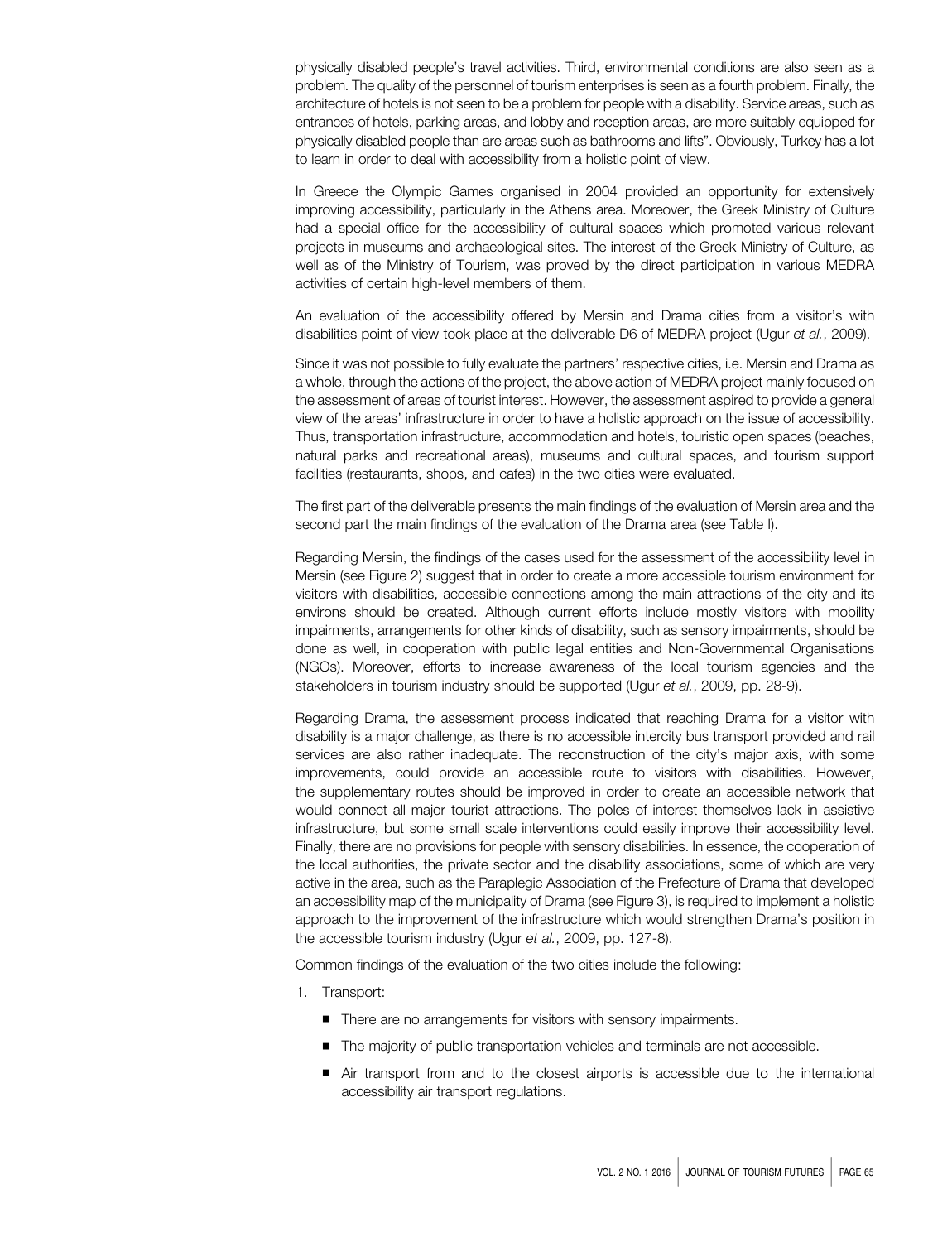| Table I Main findings of the accessibility evaluation of Mersin and Drama      |                                                                                                                                                                                                                                           |                                                                                                                                                                                                                                                                              |
|--------------------------------------------------------------------------------|-------------------------------------------------------------------------------------------------------------------------------------------------------------------------------------------------------------------------------------------|------------------------------------------------------------------------------------------------------------------------------------------------------------------------------------------------------------------------------------------------------------------------------|
|                                                                                | Mersin                                                                                                                                                                                                                                    | Drama                                                                                                                                                                                                                                                                        |
| Transport                                                                      | There are very few wheelchair accessible buses with<br>driver operated ramps<br>There are many built environment obstacles, such as<br>varying sidewalk heights<br>Transport terminals are not accessible                                 | There are some vehicles accessible to wheelchair users<br>and all new vehicles acquired are accessible<br>Intercity trains are accessible, subject to the availability of<br>personnel assistance<br>Intercity buses and terminals are not accessible to<br>wheelchair users |
|                                                                                | Air transport from and to the airport of Adana (ADA) (61<br>km from Mersin) is accessible due to the international<br>accessibility air transport regulations                                                                             | Air transport from and to the Alexander the Great<br>International Airport (KVA) (48 km from Drama) is<br>accessible due to the international accessibility air<br>transport regulations<br>There are no arrangements for visitors with sensory<br>impairments               |
| Accommodation/hotels                                                           | Regulations by the Turkish Ministry of Tourism require<br>that hotels with more than 80 rooms should offer<br>accessible rooms<br>There are individual efforts in some hotels with mixed<br>results that seem to lack a holistic approach | There are hotels in the area with certain accessibility<br>provisions, although there is a lack of a holistic approach                                                                                                                                                       |
| Touristic open spaces<br>(natural parks, recreational<br>areas, beaches, etc.) | There are no appropriate Turkish accessibility standards There are no accessibility provisions as part of their initial<br>for natural areas<br>The beaches are not accessible<br>Showers, toilets and changing rooms are mostly not      | design, however their infrastructure allows the visit for some<br>categories of visitors with disability<br>Usually, the open spaces lack accessible toilets,                                                                                                                |
| Museums and cultural<br>places                                                 | accessible<br>museums and cultural places are historical sites<br>There are no provisions for visitors with sensory<br>impairments                                                                                                        | signage, etc.<br>Portable solutions are preferred due to the fact that most The museums examined can be accessed by wheelchair<br>users<br>Usually, there are no provisions for visitors with sensory<br>impairments                                                         |
| Tourism support facilities<br>(restaurants, shops, cafes,<br>$etc.$ )          | These places provide no or little accessibility to visitors<br>Entrances and toilets are major problems obstructing<br>accessibility                                                                                                      | There are certain specific shops only, with accessible<br>provisions<br>Entrances and toilets are major problems obstructing<br>accessibility                                                                                                                                |

- 2. Accommodation/hotels:
	- There are some efforts by hotel managers to improve the accessibility of their infrastructure. However, in most cases these do not comply with the standards or are solutions that do not create a fully accessible hotel environment.
- 3. Touristic open spaces (natural parks and recreational areas, beaches, etc.):
	- The touristic open spaces examined do not have accessibility provisions for visitors with disabilities as part of their initial design.
	- However, their infrastructure makes the visit to them feasible for some categories of visitors with disabilities. The spaces lack facilitations such as accessible toilets, signage, etc.
- 4. Museums and cultural places:
	- There are certain provisions for people with mobility impairments but there are no provisions for visitors with sensory impairments.
- 5. Tourism support facilities (restaurants, shops, cafes, etc.):
	- These places provide little or no accessibility to visitors.
	- Entrances and toilets are major problems obstructing accessibility (Ugur et al., 2009, p. 128).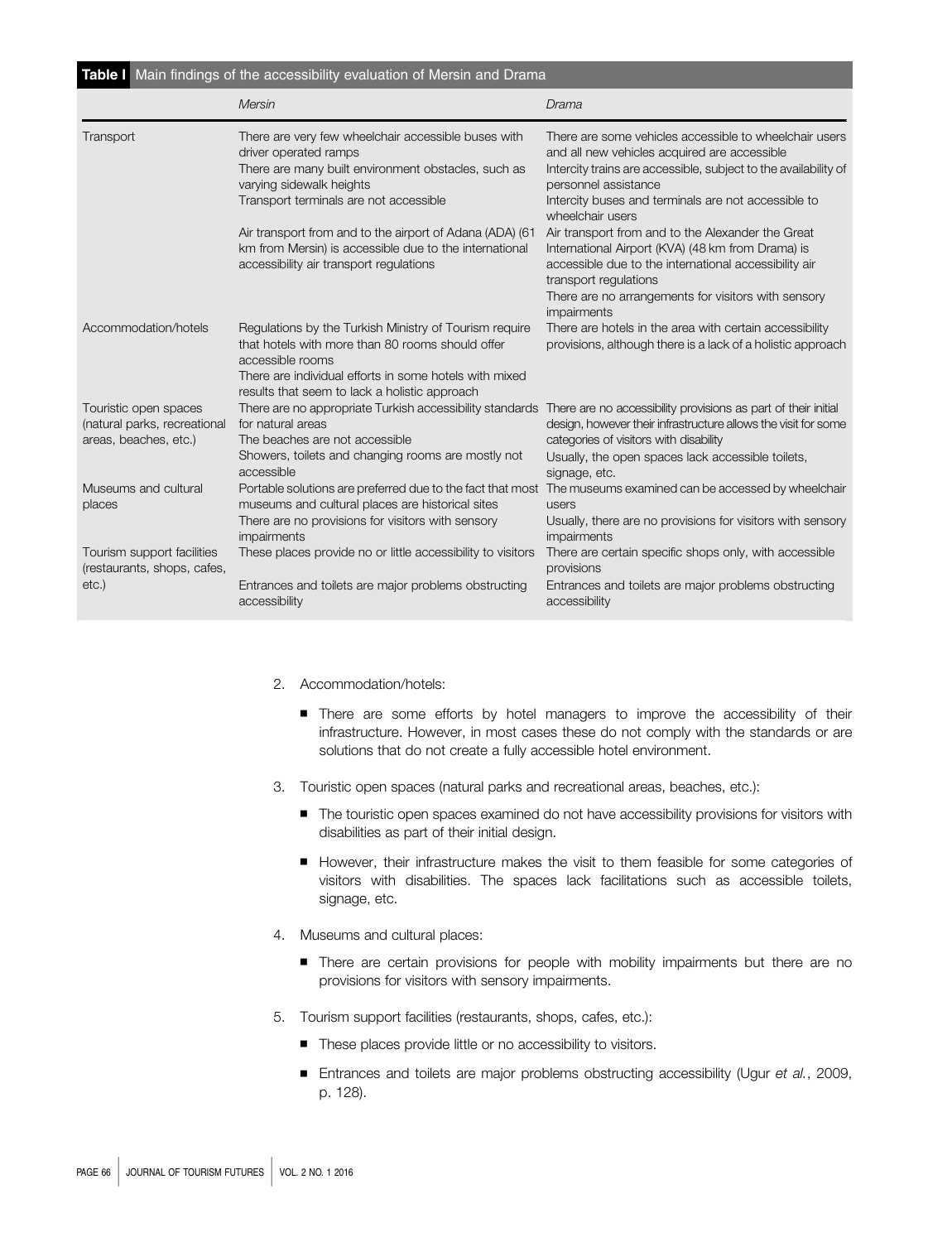

Some short term actions by the local authorities for improvement of the accessibility offered to visitors with disabilities could include:

- Making the data of the evaluation available online at the two municipalities' websites. The information provided would be invaluable for visitors with disability as it would provide them with the data required to decide whether they would be able to visit the place of interest.
- Continuous evaluation of areas of tourist interest and establishing them as an example on a biannual basis. Thus, the database would be updated and any changes and improvements would be included.
- Continuing the effort to improve the accessibility offered by the cities' infrastructure at the sectors examined by MEDRA project, thus strengthening Mersin's and Drama's position at the international accessible tourism market (Ugur et al., 2009, pp. 128-9).

With the deliverable D6 of MEDRA project (Ugur et al., 2009), the MEDRA project consortium aspires not only to have two typical cities of Turkey and Greece evaluated, but also the local authorities to have a precedent on which to base all future actions on the built environment.

# 4. Conclusions

Since "the disabled customers' market is gaining in importance […] taking this market into consideration has become an important issue for tourism authorities. By understanding the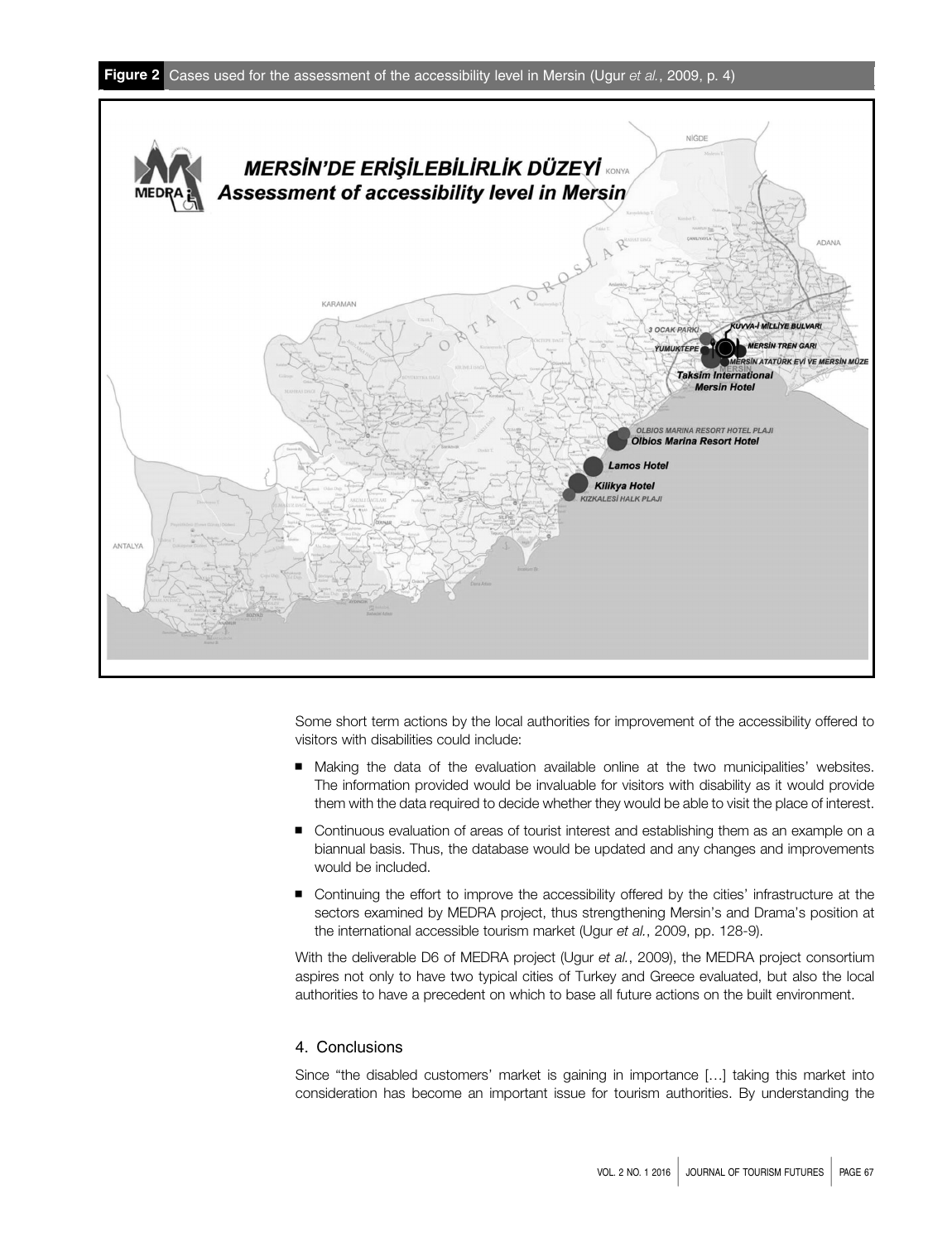

importance of this market, many countries aim to obtain a greater share of this market" (Ozturk et al., 2008, p. 385). This should be the case both for Greece and Turkey, since both countries owe a large percentage of their national income to the tourist industry and seek ways to gain an advantage in this highly competitive sector.

Accessible tourism seems to be a very promising industry that needs to be cultivated in order to flourish. MEDRA project, as well as similar projects and initiatives, may become the ferment that will develop thematic and conceptual accessible touristic routes both for Greece and Turkey, and also for other countries with similar characteristics.

The main results of the research conducted in the areas of Drama, Greece and Mersin, Turkey include, amongst others:

- the identification of needs of tourists with disabilities:
- the historical evolution of accessibility culture in both countries;
- the legislative framework related to accessible tourism in Turkey and Greece;
- European and international good practices concerning accessible tourism;
- accessibility assessment in Mersin and Drama; and
- policy-improvement recommendations concerning various levels of decision makers.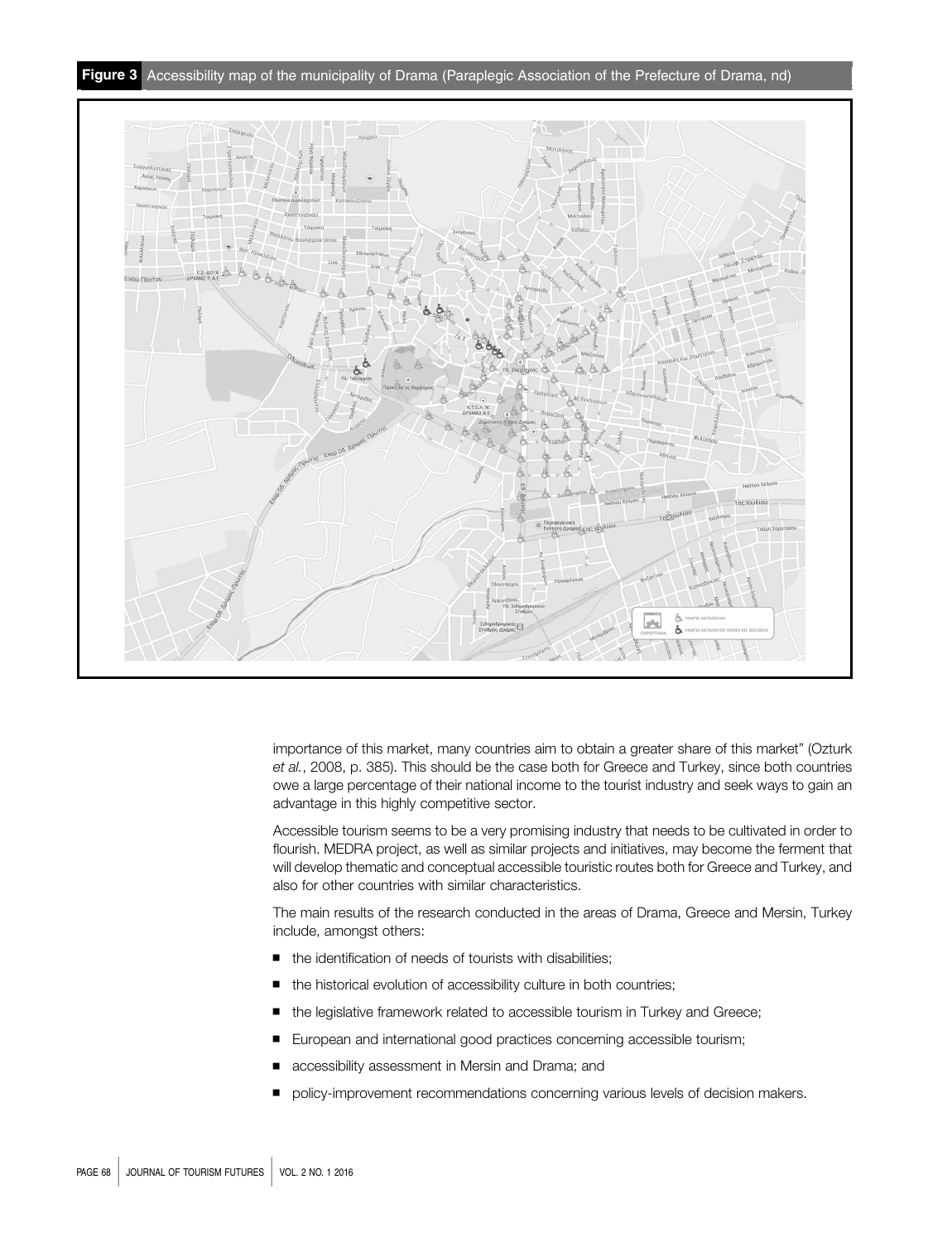Local authorities of Drama and Mersin should utilise the MEDRA project findings in promoting accessibility in their areas, as a whole, but also placing priority in certain routes and tourist spots of interest as a starting point. Also the governments of the two countries can utilise results and suggestions addressed on national level.

The successful implementation of the project constitutes MEDRA project as an example worthy of a wider application in the development of accessible tourism, not only in Turkey and Greece, but also in other countries of the wider area of eastern Mediterranean.

## **References**

Agoras, K. (2002), "On cosmos, man and history", in Agoras, K., Giagkazoglou, St., Loudovikos, N. and Fotiou, St. (Eds), Orthodox Faith and Experience Ι: Dogma, Spirituality and Ethos of the Orthodoxy, Hellenic Open University, Patra, pp. 75-156 (in Greek).

Council of Europe (1961), "European Social Charter", available at:<www.refworld.org/docid/3ae6b3784.html> (accessed 1 March 2015).

Darcy, S. and Buhalis, D. (2010), "Introduction: from disabled tourists to accessible tourism", in Buhalis, D. and Darcy, S. (Eds), Accessible Tourism: Concepts and Issues, Channel View Publications, Bristol, pp. 1-20.

Disability Social History Project (2003), "Disability history timeline", available at: [www.disabilityhistory.org/](www.disabilityhistory.org/timeline_new.html) [timeline\\_new.html](www.disabilityhistory.org/timeline_new.html) (accessed 28 February 2009).

European Network for Accessible Tourism (2010), "Working together to make tourism in Europe accessible to all (flyer)", available at: [www.accessibletourism.org/resources/enat-a3\\_2010\\_en\\_for\\_web.pdf](www.accessibletourism.org/resources/enat-a3_2010_en_for_web.pdf) (accessed 1 May 2015).

Greek Ministry of the Environment Physical Planning and Public Works (1997), Designing for All, Greek Ministry of the Environment Physical Planning and Public Works, Athens (in Greek).

Hellenic Republic (1985), "Law No. 1577 of 1985 on General Building Regulation", 18 December (in Greek), available at: [www.et.gr/idocs-nph/search/pdfViewerForm.html?args](www.et.gr/idocs-nph/search/pdfViewerForm.html?args�=�5C7QrtC22wHO1H1f3wMBQHdtvSoClrL8AAq6YYgHlq55MXD0LzQTLWPU9yLzB8V68knBzLCmTXKaO6fpVZ6Lx3UnKl3nP8NxdnJ5r9cmWyJWelDvWS_18kAEhATUkJb0x1LIdQ163nVK--td6SIuS2YI2VnjT3RkXGn6YbXmbH-mrtiRVrLK8KeO0EHmGNh)=[5C7QrtC22wHO1H1f3wMBQHdtvSo](www.et.gr/idocs-nph/search/pdfViewerForm.html?args�=�5C7QrtC22wHO1H1f3wMBQHdtvSoClrL8AAq6YYgHlq55MXD0LzQTLWPU9yLzB8V68knBzLCmTXKaO6fpVZ6Lx3UnKl3nP8NxdnJ5r9cmWyJWelDvWS_18kAEhATUkJb0x1LIdQ163nVK--td6SIuS2YI2VnjT3RkXGn6YbXmbH-mrtiRVrLK8KeO0EHmGNh) [ClrL8AAq6YYgHlq55MXD0LzQTLWPU9yLzB8V68knBzLCmTXKaO6fpVZ6Lx3UnKl3nP8NxdnJ5r9cmWyJWel](www.et.gr/idocs-nph/search/pdfViewerForm.html?args�=�5C7QrtC22wHO1H1f3wMBQHdtvSoClrL8AAq6YYgHlq55MXD0LzQTLWPU9yLzB8V68knBzLCmTXKaO6fpVZ6Lx3UnKl3nP8NxdnJ5r9cmWyJWelDvWS_18kAEhATUkJb0x1LIdQ163nVK--td6SIuS2YI2VnjT3RkXGn6YbXmbH-mrtiRVrLK8KeO0EHmGNh) DvWS\_18kAEhATUkJb0x1LIdQ163nVK–[td6SIuS2YI2VnjT3RkXGn6YbXmbH-mrtiRVrLK8KeO0EHmGNh](www.et.gr/idocs-nph/search/pdfViewerForm.html?args�=�5C7QrtC22wHO1H1f3wMBQHdtvSoClrL8AAq6YYgHlq55MXD0LzQTLWPU9yLzB8V68knBzLCmTXKaO6fpVZ6Lx3UnKl3nP8NxdnJ5r9cmWyJWelDvWS_18kAEhATUkJb0x1LIdQ163nVK--td6SIuS2YI2VnjT3RkXGn6YbXmbH-mrtiRVrLK8KeO0EHmGNh) (accessed 1 March 2015).

Hellenic Republic (2000), "Law No. 2831 of 2000 on Modifications of Law No. 1577 of 1985 'General Building Regulation' and other urban planning provisions", 13 June, available at: [www.et.gr/idocs-nph/search/](www.et.gr/idocs-nph/search/pdfViewerForm.html?args�=�5C7QrtC22wEtf2Ep4n9LfndtvSoClrL8ii-Ftf96MRB5MXD0LzQTLWPU9yLzB8V68knBzLCmTXKaO6fpVZ6Lx3UnKl3nP8NxdnJ5r9cmWyJWelDvWS_18kAEhATUkJb0x1LIdQ163nV9K--td6SIuS0A_EIXNfGzls1fQ5FPc3KtLrCOCwcquS3VMkIQ04Xb) [pdfViewerForm.html?args](www.et.gr/idocs-nph/search/pdfViewerForm.html?args�=�5C7QrtC22wEtf2Ep4n9LfndtvSoClrL8ii-Ftf96MRB5MXD0LzQTLWPU9yLzB8V68knBzLCmTXKaO6fpVZ6Lx3UnKl3nP8NxdnJ5r9cmWyJWelDvWS_18kAEhATUkJb0x1LIdQ163nV9K--td6SIuS0A_EIXNfGzls1fQ5FPc3KtLrCOCwcquS3VMkIQ04Xb)=[5C7QrtC22wEtf2Ep4n9LfndtvSoClrL8ii-Ftf96MRB5MXD0LzQTLWPU9yLzB8V68](www.et.gr/idocs-nph/search/pdfViewerForm.html?args�=�5C7QrtC22wEtf2Ep4n9LfndtvSoClrL8ii-Ftf96MRB5MXD0LzQTLWPU9yLzB8V68knBzLCmTXKaO6fpVZ6Lx3UnKl3nP8NxdnJ5r9cmWyJWelDvWS_18kAEhATUkJb0x1LIdQ163nV9K--td6SIuS0A_EIXNfGzls1fQ5FPc3KtLrCOCwcquS3VMkIQ04Xb) [knBzLCmTXKaO6fpVZ6Lx3UnKl3nP8NxdnJ5r9cmWyJWelDvWS\\_18kAEhATUkJb0x1LIdQ163nV9K](www.et.gr/idocs-nph/search/pdfViewerForm.html?args�=�5C7QrtC22wEtf2Ep4n9LfndtvSoClrL8ii-Ftf96MRB5MXD0LzQTLWPU9yLzB8V68knBzLCmTXKaO6fpVZ6Lx3UnKl3nP8NxdnJ5r9cmWyJWelDvWS_18kAEhATUkJb0x1LIdQ163nV9K--td6SIuS0A_EIXNfGzls1fQ5FPc3KtLrCOCwcquS3VMkIQ04Xb)–td [6SIuS0A\\_EIXNfGzls1fQ5FPc3KtLrCOCwcquS3VMkIQ04Xb](www.et.gr/idocs-nph/search/pdfViewerForm.html?args�=�5C7QrtC22wEtf2Ep4n9LfndtvSoClrL8ii-Ftf96MRB5MXD0LzQTLWPU9yLzB8V68knBzLCmTXKaO6fpVZ6Lx3UnKl3nP8NxdnJ5r9cmWyJWelDvWS_18kAEhATUkJb0x1LIdQ163nV9K--td6SIuS0A_EIXNfGzls1fQ5FPc3KtLrCOCwcquS3VMkIQ04Xb) (accessed 1 March 2015).

Hellenic Republic (2012), "Law No. 4067 of 2012 on New Building Regulation", 9 April (in Greek), available at: [www.et.gr/idocs-nph/search/pdfViewerForm.html?args](www.et.gr/idocs-nph/search/pdfViewerForm.html?args�=�5C7QrtC22wEbA_BZxkczbHdtvSoClrL8PAiz86_C3XrtIl9LGdkF53UIxsx942CdyqxSQYNuqAGCF0IfB9HI6qSYtMQEkEHLwnFqmgJSA5WIsluV-nRwO1oKqSe4BlOTSpEWYhszF8P8UqWb_zFijC9pPEhCz5lvvwabWiCWXOKKHWqR8eytq-Oy6SrbN4sA)=[5C7QrtC22wEbA\\_BZxkczbHdtvSoClrL8PAiz86\\_](www.et.gr/idocs-nph/search/pdfViewerForm.html?args�=�5C7QrtC22wEbA_BZxkczbHdtvSoClrL8PAiz86_C3XrtIl9LGdkF53UIxsx942CdyqxSQYNuqAGCF0IfB9HI6qSYtMQEkEHLwnFqmgJSA5WIsluV-nRwO1oKqSe4BlOTSpEWYhszF8P8UqWb_zFijC9pPEhCz5lvvwabWiCWXOKKHWqR8eytq-Oy6SrbN4sA) [C3XrtIl9LGdkF53UIxsx942CdyqxSQYNuqAGCF0IfB9HI6qSYtMQEkEHLwnFqmgJSA5WIsluV-nRwO1oKq](www.et.gr/idocs-nph/search/pdfViewerForm.html?args�=�5C7QrtC22wEbA_BZxkczbHdtvSoClrL8PAiz86_C3XrtIl9LGdkF53UIxsx942CdyqxSQYNuqAGCF0IfB9HI6qSYtMQEkEHLwnFqmgJSA5WIsluV-nRwO1oKqSe4BlOTSpEWYhszF8P8UqWb_zFijC9pPEhCz5lvvwabWiCWXOKKHWqR8eytq-Oy6SrbN4sA) [Se4BlOTSpEWYhszF8P8UqWb\\_zFijC9pPEhCz5lvvwabWiCWXOKKHWqR8eytq-Oy6SrbN4sA](www.et.gr/idocs-nph/search/pdfViewerForm.html?args�=�5C7QrtC22wEbA_BZxkczbHdtvSoClrL8PAiz86_C3XrtIl9LGdkF53UIxsx942CdyqxSQYNuqAGCF0IfB9HI6qSYtMQEkEHLwnFqmgJSA5WIsluV-nRwO1oKqSe4BlOTSpEWYhszF8P8UqWb_zFijC9pPEhCz5lvvwabWiCWXOKKHWqR8eytq-Oy6SrbN4sA) (accessed 1 March 2015).

Muller, L. (2008), "President's message", available at: [http://web.archive.org/web/20081221120846/;](http://web.archive.org/web/20081221120846/; www.accessibletourism.org/?i�=�enat.en.presidents_message) [www.accessibletourism.org/?](http://web.archive.org/web/20081221120846/; www.accessibletourism.org/?i�=�enat.en.presidents_message)i=[enat.en.presidents\\_message](http://web.archive.org/web/20081221120846/; www.accessibletourism.org/?i�=�enat.en.presidents_message) (accessed 1 March 2015).

Nalmpantis, D., Naniopoulos, A., Tsalis, P. and Ugur, K. (2009), "Examination of historical evolution of the culture concerning disability and tourism", MEDRA Project Deliverable No. 2, Thessaloniki.

Nayar, J. (2011), "Accessible destinations", *Design for All Institute of India*, Vol. 6 No. 9, pp. 20-9, available at: [www.designforall.in/newsletter\\_Sep11.pdf](www.designforall.in/newsletter_Sep11.pdf) (accessed 1 March 2015).

Ozturk, Y., Yayli, A. and Yesiltas, M. (2008), "Is the Turkish tourism industry ready for a disabled customer's market? The views of hotel and travel agency managers", Tourism Management, Vol. 29 No. 2, pp. 382-9. doi: 10.1016/j.tourman.2007.03.011.

Paraplegic Association of the Prefecture of Drama (nd), "Accessibility map of the municipality of Drama (map)", available at:<http://spnd.gr/prosvasimotita/xartis-prosvasimotitas> (accessed 10 May 2015).